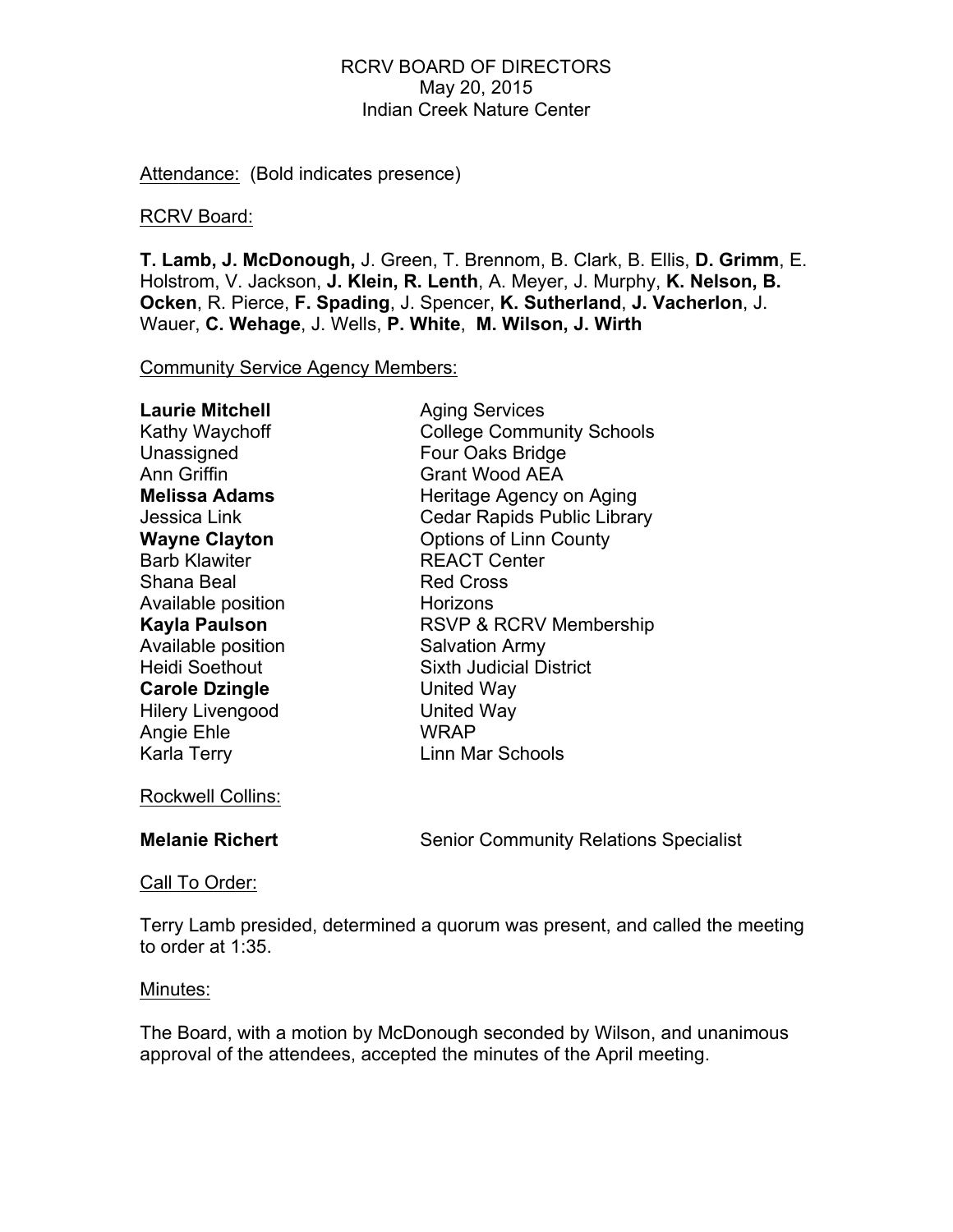### RCRV BOARD OF DIRECTORS May 20, 2015 Indian Creek Nature Center

Presentation: John Myers, Director of Indian Creek Nature Center, gave the presentation. He has been in his present position for two years. The Center has been in operation for 43 years. The main building was put up in 1932 as part of Penningroth farm. The property is owned by the city of Cedar Rapids, and is leased by ICNC. The Center has a net-metered photovoltaic system used to teach tech to school kids. They have a \$7M capital campaign to construct more space for teaching. They have 40K visitors every year in a facility that is not vermin tight and has no air conditioning. Access is not even close to ADA guidelines. The goal is to build a new campus of 12K square feet, twice the current classroom space. They work closely with Alliant Energy to design the new facility to beyond LEAD, using 100% of on-site produced energy. One example is the plan for 116 sub-metered electric circuits. They will increase the current endowment fund by \$1M to support the added space.

#### Old Business: None

New Business: The June meeting will be at the Hiawatha Hills Bank, lower level. Rockwell Collins will furnish refreshments.

#### Partner Agency Reports:

**Melissa Adams** – Heritage Agency on Aging. Heritage has a new executive director, Joe Sample. Heritage has a new class starting on June 2.

Their organization is also collecting professional clothing to increase the chance that a disadvantaged person would look good at an interview and land a job.

**Laurie Mitchell** – Aging Services. Aging Services has a request to assess the effort to move home laundry appliances from a lower level to a main floor of a home. Contact her at the Human Services Campus for more information. Witwer Healthy Aging is looking for volunteers for the following – those interested can call Jo Ellen Haddad at 319-398-3644.

iPad Basics Class Teacher – schedule is flexible based on volunteer's availability. Classes are taught at the public library. We are also looking for someone who can teach Facebook or other internet basics.

Mexican Train Group Leader – Dominoes – This will be at our Hiawatha location at 101 Emmons Street. We can be somewhat flexible with morning hours. The space is available every other Monday ( $1<sup>st</sup>$  and  $3<sup>rd</sup>$  Monday of the month), or every Thursday morning or every Friday morning.

Up and Down the River Group Leader – Cards – This is also at the Hiawatha location with the same times available as above.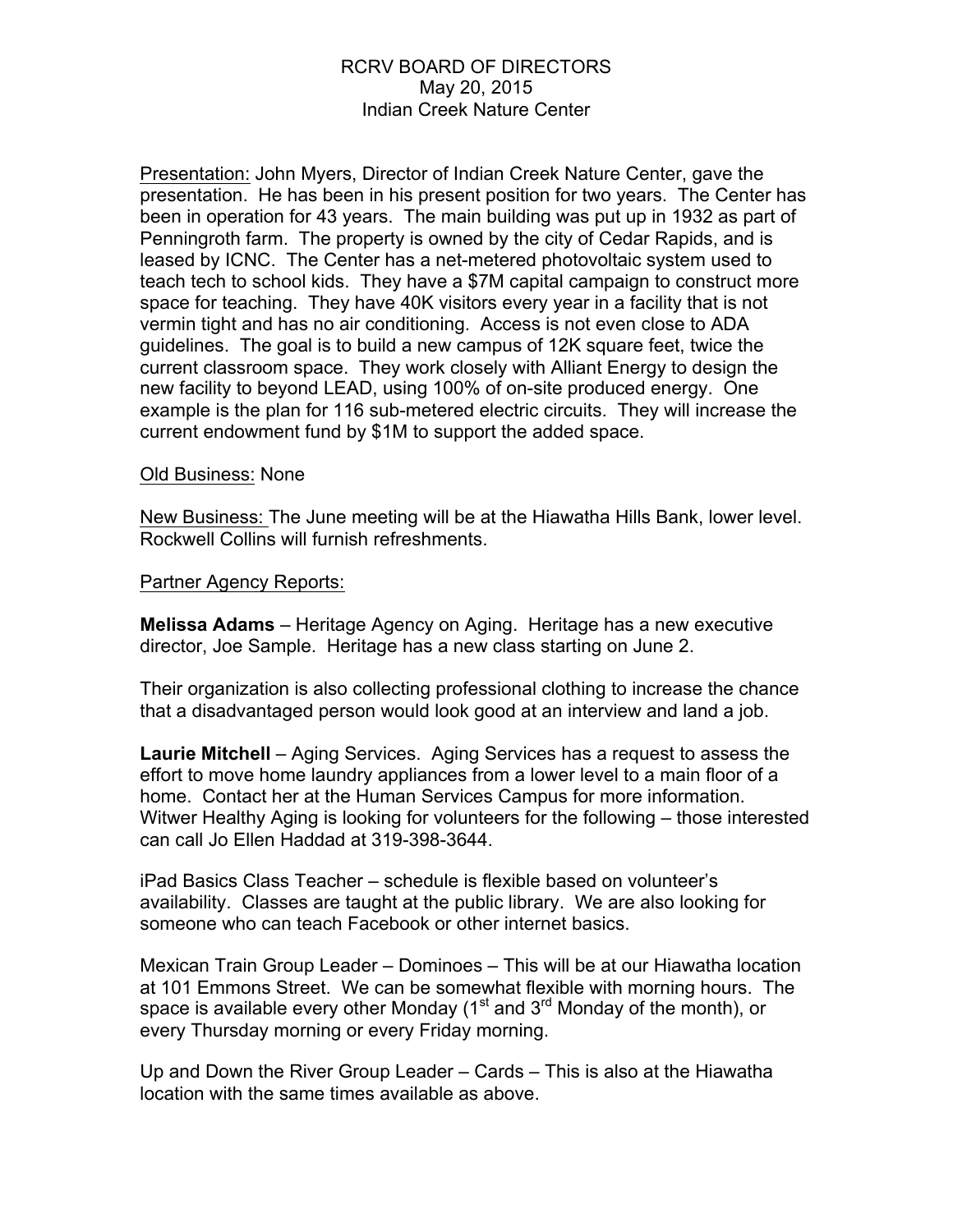# RCRV BOARD OF DIRECTORS May 20, 2015 Indian Creek Nature Center

Jo Ellen is the primary contact for these programs, and Bri Troendle provides applications and orientation for our volunteers. Anyone interested can call either of them any time!

Thank you for your help….Lauri

### **Kayla Paulson** – United Way - RSVP

Mark your calendars for United Way's 55+ Initiative Annual Volunteer Appreciation Event on Wednesday, May 27. If you, or someone you know, are interested in serving on a committee to plan the event please contact Kayla at 319.398.5372 x837 or Kayla.Paulson@uweci.org. EVITEs will be going out, too.

### **Carole Dzingle** – United Way

Days of Caring was a huge success. 1373 participants worked on 130 projects. The workers came from 50 companies and worked 8134 hours. Included were 35 volunteers working on 13 projects.

### **Wayne Clayton** – Options of Linn County

My main report is that Options is ramping up our day habilitation schedule and getting consumers more and more connected into the community. There will be a family meeting at Options on June 23 to share more information about our ongoing program.

#### **Melanie Richert** – Rockwell Collins:

Ragbrai will be in the area in July, and Rockwell Collins is sponsoring activities at the stops, including the campgrounds. Lots of volunteers will be needed.

Committee Reports:

### **John McDonough** - Community Projects:

The Governor's Award ceremony will be held at Linn-Mar on June 3, followed by a lunch at Outback. Reserve a spot at the lunch by calling John or Barb Klawiter at REACT.

If you can dream it, we can do it.

### **Jim Klein** - Data Base:

The database was updated for the new retirees list from Rockwell Collins.

The update included 89 new retirees that live in Iowa.

This update included the months of January, February, March and April 2015

The new retiree list was sent to Kayla.

The database was updated for the obituary list provide by Jim Green's wife I will generate the newsletter mailing lists when it is ready to be mailed.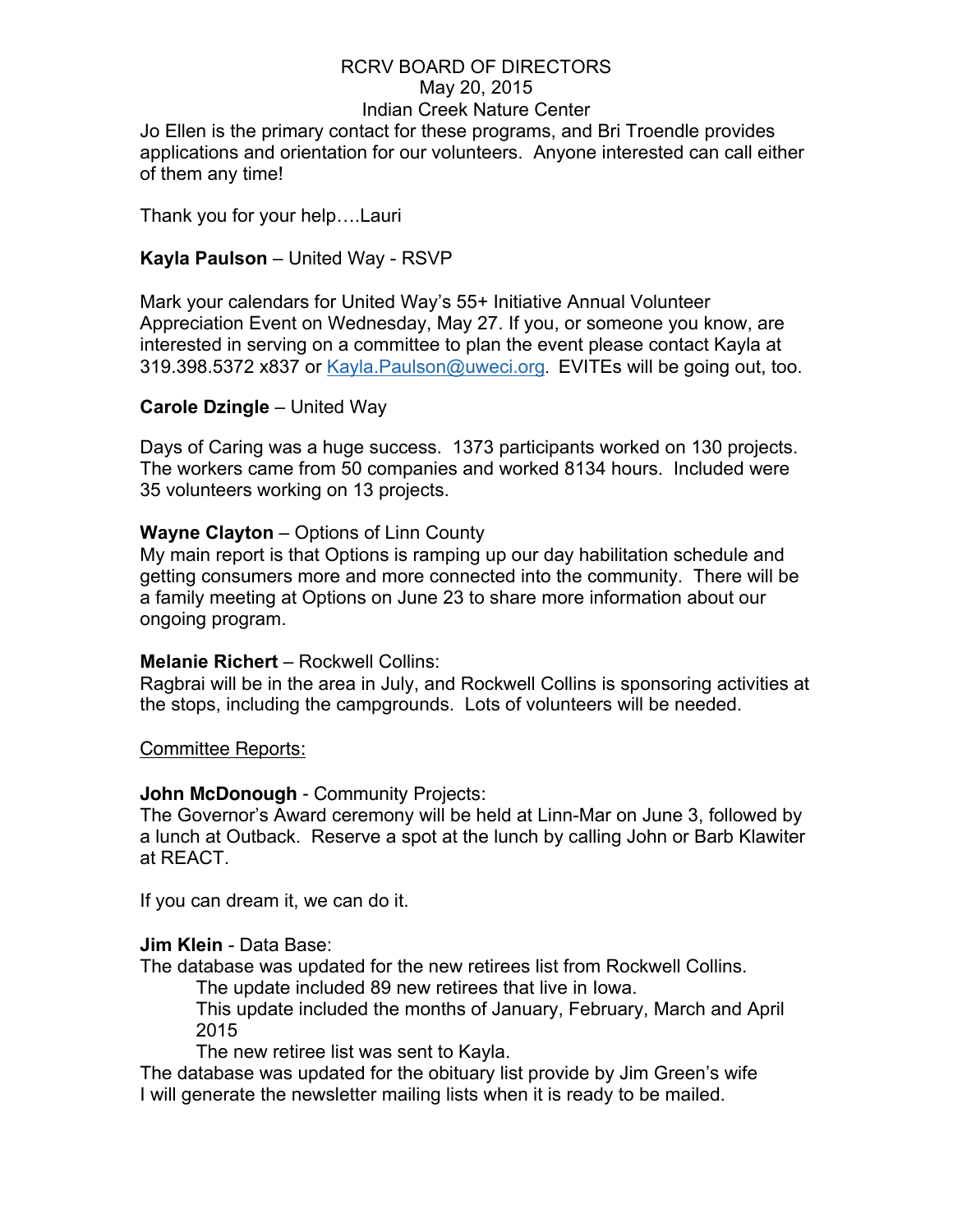### RCRV BOARD OF DIRECTORS May 20, 2015 Indian Creek Nature Center **Kayla Paulson** – RCRV Membership and Retention: **United Way's 55+ Initiative Report**

Today is the last day to RSVP for United Way's 55+ Initiative Annual Volunteer Appreciation Event on Wednesday, May 27. Please use your registration link sent to you or email Kayla.Paulson@uweci.org.

We are getting great feedback and suggestions for improvements from the Volunteer Survey. Please fill out your paper version or submit your responses online by the end of the month. If you have any questions please contact Kayla Paulson at 319.398.5372 x 837 or KPaulson@uweci.org.

#### **RCRV Membership Recruiting/Retention Report Stats for April 2015**

- 189 active volunteers
- 0 new volunteers
- 0 inactivated volunteer restarted
- 1 inactive volunteers terminated/inactivated
- 73 members have reported hours (39%)
- 1883 hours

## **Stats for 2015**

- 189 active volunteers
- 1 new volunteers
- 1 inactivated volunteers restarted
- 2 inactive volunteers terminated/removed
- 112 members have reported hours (59%)
- 8132 hours

### **Top 10 Agencies Served by RCRV Volunteers** (based on 2015 hours)

| <b>Station Name</b>                      | <b>Hours</b> |
|------------------------------------------|--------------|
| <b>RCRV</b>                              | 3149.90      |
| <b>REACT Center</b>                      | 1454.50      |
| Unity Point Health - St. Luke's Hospital | 1320.84      |
| Jones County RSVP                        | 416.25       |
| <b>WRAP</b>                              | 249.90       |
| <b>Marion Food Pantry</b>                | 242.00       |
| SCORE/SBA                                | 200.70       |
| Mercy Medical Center                     | 130.00       |
| Horizons, A Family Service Alliance      | 121.85       |
| Indian Creek Nature Center               | 109.00       |

#### **Top 20 Volunteer Positions Served by RCRV Volunteers** (based on 2015 hours)

| Job Name                         | <b>Station Name</b> | <b>Hours</b> |
|----------------------------------|---------------------|--------------|
| <b>REACT Computer Technician</b> | <b>REACT Center</b> | 1454.50      |
| Non-Profit                       | <b>RCRV</b>         | 1158.85      |